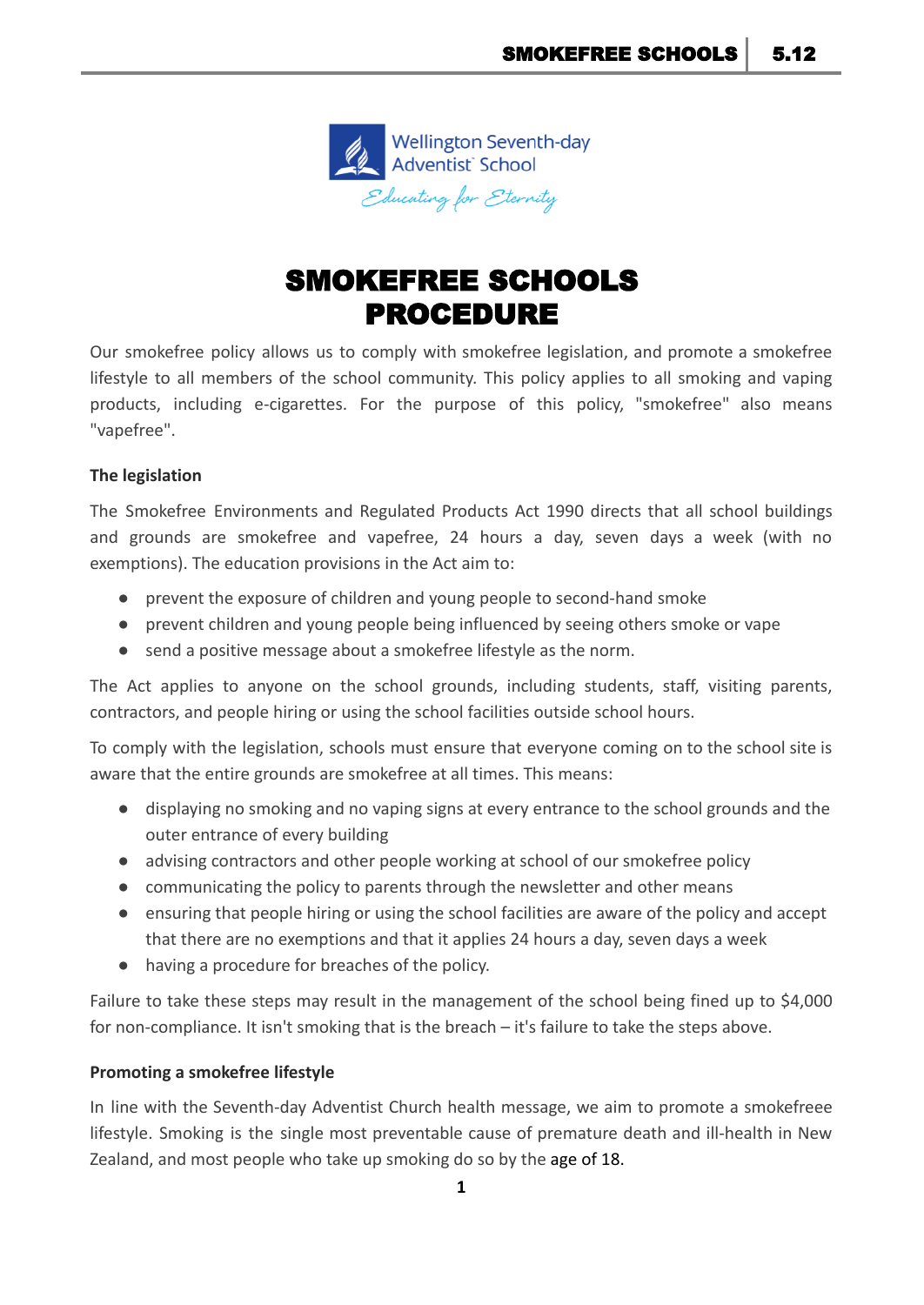SMOKEFREE SCHOOLS | 5.12

Exposure to second-hand smoke (passive smoking) affects the health of non-smokers, especially babies and children. Recent studies have shown that, in addition to causing health problems for children, exposure to second-hand smoking affects a child's behaviour and ability to learn.

Children who receive consistent messages (see role models below) and grow up in a smokefree environment are less likely to smoke. Our school aims to reduce smoking uptake among students and work towards a smokefree society through:

#### **Consistent messages**

- We prominently display our smokefree policy in the staffroom and the public area of the office.
- We display the required signage and ask anyone smoking or vaping to stop.
- We do not provide ashtrays or smoking areas.
- We educate students through the curriculum about harmful effects of smoking and vaping products and exposure to second-hand smoke.
- Where possible, we provide staff with smokefree-related professional development.
- We communicate our smokefree policy to the school community via the newsletter and other means, and promote Quit Smoking programmes as appropriate.
- We inform parents of new entrants, and prospective employees, of our school's smokefree policy.

#### **Role models**

- Young people are more likely to start if they see adults smoking or vaping.
- We promote all school activities outside of our school's premises as smokefree, e.g. EOTC activities and sporting events, and remind parent helpers that they must not smoke or vape while transporting or looking after students.
- We regularly remind current employees of the policy and ask them to ensure that students don't see them smoking or vaping even when they are off the school grounds.

#### **Smokefree environment**

- There is no smoking or vaping anywhere at school at any time.
- Parents are encouraged to embrace a smokefree lifestyle.

#### **Breaches of the smokefree policy**

Students found smoking or vaping in or around school are offered appropriate counselling and education. Parents are contacted and encouraged to deal with it as a health issue rather than a discipline issue.

Adults smoking or vaping in or around the school environment will be reminded that the school is smokefree by law and asked to stop or leave the premises.